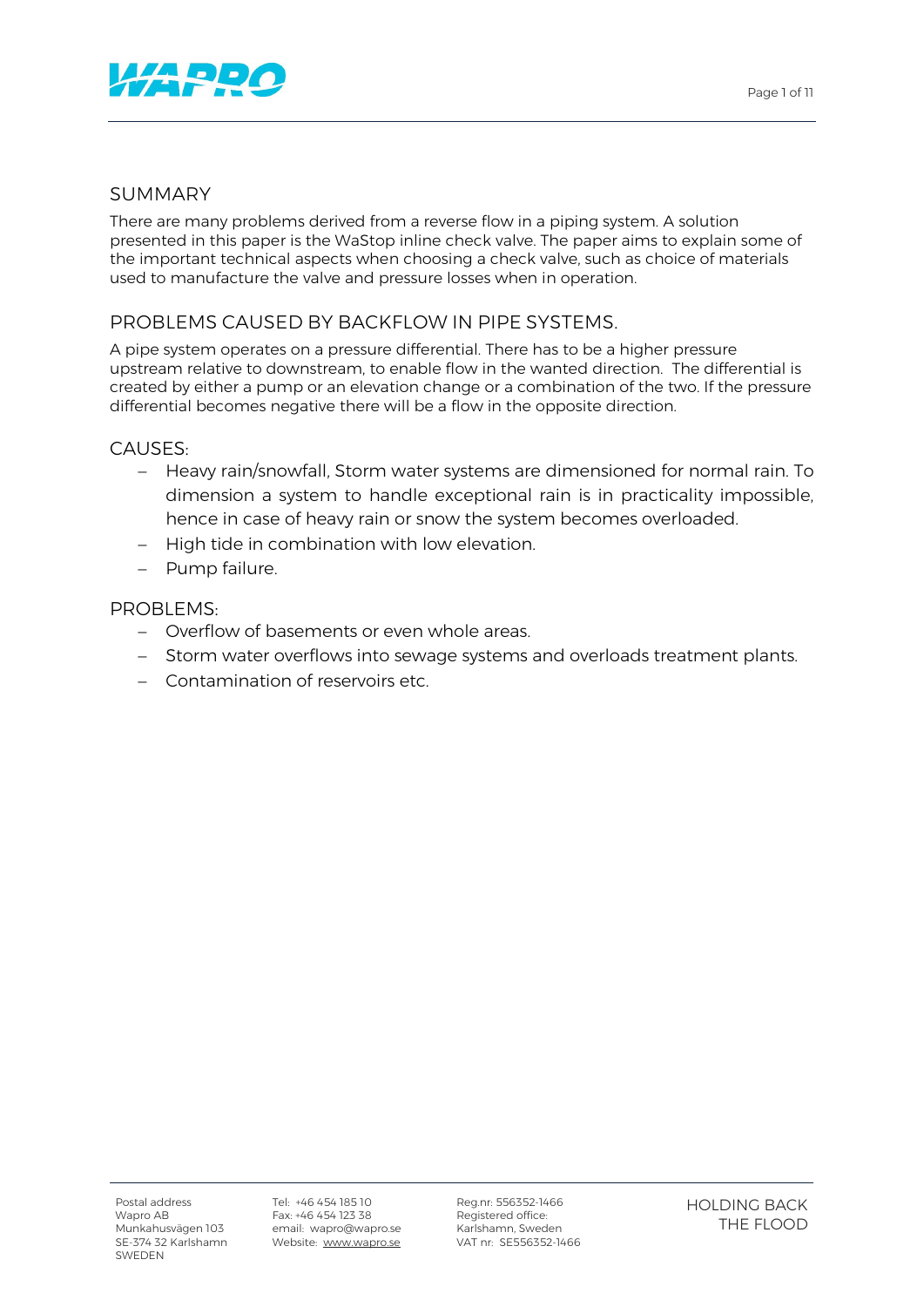

### SOLUTION

To prevent problems caused by backflow in a system, backflow prevention in form of a check valve or a flap gate is installed.

The WaStop is an inline check valve which is closed by default. Wastop consist of two main components a valve body and a membrane. The valve body ensures that membrane has a perfectly matched surface enabling an airtight seal between the membrane and the valve body. The valve body seals against the pipe with a conical rubber seal allowing a good fit in a range of different diameter pipes.

The valve body is manufactured in stainless steel; AISI 304 or 316 the difference between the materials being 2-3% molybdenum improving 316s resistance to chlorides such as seawater, hence the popular name 'marine grade'.

The material of the membrane is either a special blend Silicone MVQ or a polyether based Polyurethane, smaller dimension WaStops are made in Silicone which has a high resistance to various chemicals and temperature variations. The larger dimension WaStops are made in polyurethane with high mechanical properties, giving the membrane high resistance to wear and tear.

Both membrane materials having high elasticity, meaning they will return to its initial shape and size when the forces deforming the membrane are removed. Hence the membrane is referred to as the 'memory' membrane. The membranes have been tested and showed no change in properties after 150 000 cycles (opening/closing).

The membrane is delivered as standard in three different shore hardness ranging from 35-80 SH. The softer membrane has a lower opening pressure but can't withstand as high backpressure, while the harder membrane has a higher opening pressure and is able to handle more backpressure. The application dictates which hardness to choose.



Postal address Wapro AB Munkahusvägen 103 SE-374 32 Karlshamn SWEDEN

Tel: +46 454 185 10 Fax: +46 454 123 38 email: wapro@wapro.se Website: www.wapro.se

Reg.nr: 556352-1466 Registered office: Karlshamn, Sweden VAT nr: SE556352-1466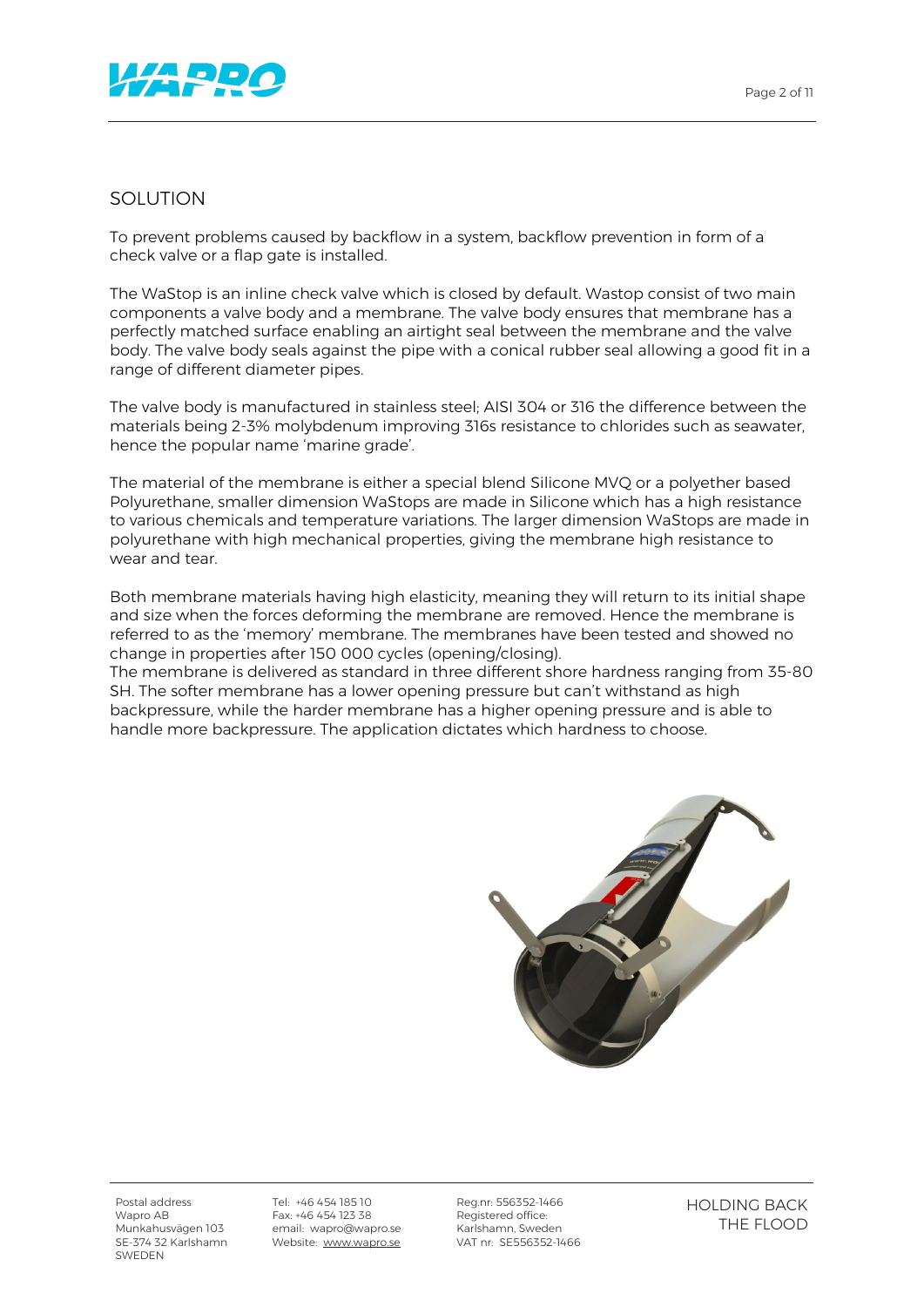

## TECHNICAL ASPECTS

Important technical aspects deciding on which backflow prevention to use includes opening pressure and head loss.

## OPENING PRESSURE

Since the WaStop is closed by default it operates with certain opening- and closing pressures. The difference between opening and closing pressure creates a pulsating effect, by rapidly changing the fluid velocity in the pipe it self-cleanses both the valve itself and the system.

Both opening pressure and head loss is both defined as  $\Delta h$  in fig.1. The difference being that the opening pressure refers to when there is no flow through the valve, and head loss is the pressure loss when there is a flow through the valve.



#### FIG. 1 OPENING PRESSURE AND HEAD LOSS DEFINITION.

Tel: +46 454 185 10 Fax: +46 454 123 38 email: wapro@wapro.se Website: www.wapro.se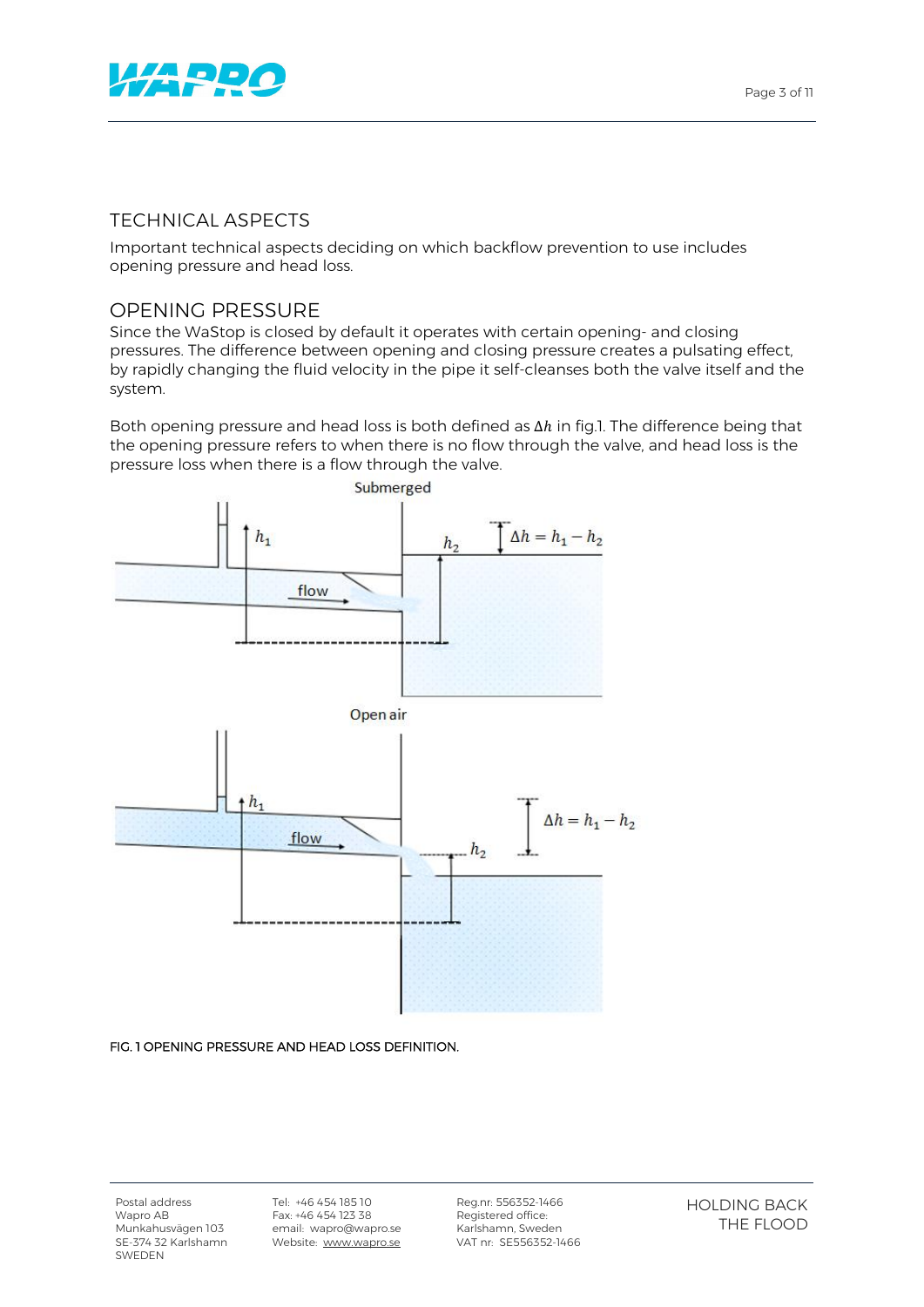

#### PRESSURE LOSS

Pressure loss in a pipe system is calculated as the sum of major losses associated with energy loss per length of pipe and minor loss associated with bends, fittings, valves etc. Minor losses are estimated as:

$$
\Delta p_{f,minor_L} = \frac{K_L \rho V^2}{2} = \rho g h_{L,minor} \implies h_{l,minor} = K_L \frac{V^2}{2g}
$$

 $\Delta p_{f,minor_{L}}$ : Pressure loss minor[Pa]  $h_{l.minor}$ : Headloss (minor) $[m_{H_2O}]$  $K_L$ : Loss coefficient  $[-]$  $V: Velocity\ in\ pipe\ [\frac{\dot{m}}{2}]$  $\frac{1}{s}$  $g: 9.81 \left[\frac{m}{s^2}\right]$ 

The total head loss of a system being:

$$
h_L = \left(\frac{fL}{D} + \sum K_L\right) \left(\frac{V^2}{2g}\right)
$$

 $f : Friction factor [-]$ L: Length of pipe [m]  $D:$  Diameter of pipe  $[m]$ 

Since the hydraulic area of the WaStop depends on the flow through the valve,  $K_L$  depends on the fluid velocity in the pipe. The amount of throttling introduced by a check valve in the system determines the hydraulic efficiency of the valve.

From fig.6-11 (Appendix A). It is apparent that the loss coefficients are lower when the outlet is submerged compared to the open air discharge. An explanation is that the density of the membrane is only slightly higher than the density of water. Hence the apparent immersed weight of a membrane with the volume 0.1  $m<sup>3</sup>$  and mass 130kg is only 30 kg submerged in water. Therefore the membrane opens more when submerged, i.e., larger hydraulic area meaning a lower head loss.

 $\Delta h_{submerged} < \Delta h_{onehair}$  [ $mmH_2O$ ]

Tel: +46 454 185 10 Fax: +46 454 123 38 email: wapro@wapro.se Website: www.wapro.se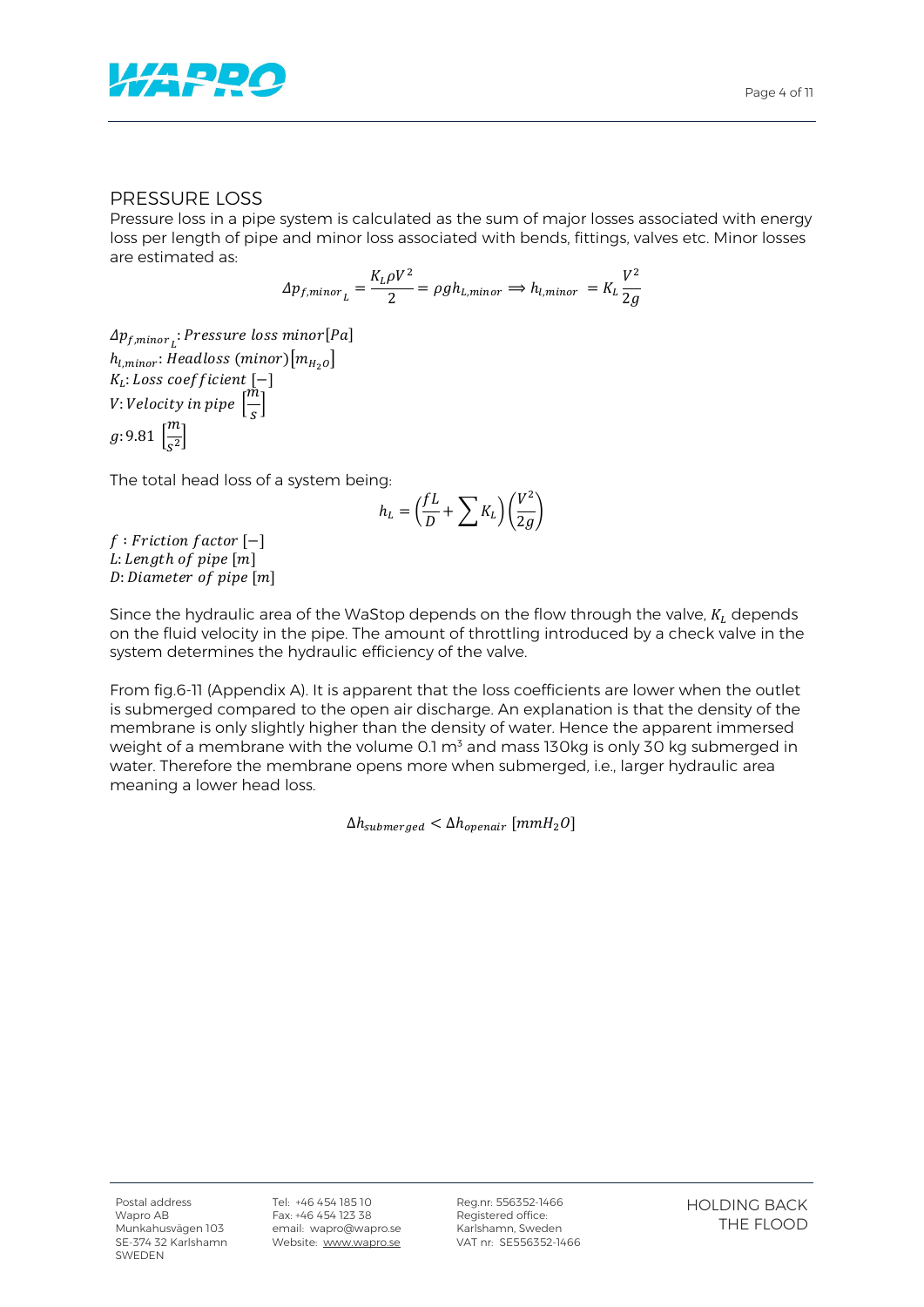

## METHODS OF ESTIMATING HEAD LOSS

There are several methods of estimating head loss. The method in this paper uses the resistance coefficient  $K_L$ . For all pipe fittings head loss are close to being proportional to the velocity head  $\left(\frac{v^2}{2}\right)$  $\frac{v}{2g}$  . As a result there are a few methods aimed at finding the correct multiplier for the velocity head term, such as the  $K<sub>L</sub>$  and the *equivalent length method*. As the name suggests when using the equivalent length method one tries to convert the minor losses to an equivalent length of pipe which would give the same head loss as the fitting.

$$
h_L=f\left(\frac{L}{D}+\sum\frac{L_e}{D}\right)\left(\frac{V^2}{2g}\right)
$$

 $L_e$ : Equivalen length  $[m]$ 

A method not based on finding a multiplier for the velocity head and mainly used for valves is the  $C_v$  method. By definition the valve flow coefficient  $C_v = 1$  when a pressure of 1 psi causes flow of 1 US gallon per minute of water a  $60^{\circ}$  F through the valve.

$$
Q = C_v \sqrt{\frac{\Delta P}{SG}}
$$

This is a dimensional formula and the dimension must be in the following units

 $0$ : volumetric flow [GPM]  $\Delta P$ : pressure drop [psi]  $SG: Specific$  gravity of liquid relative to water at  $60^{\circ}F$ 

The European equivalent being  $A_V$  of a different magnitude with parameters in SI units. In order to convert between  $K_L$  and  $C_v$  values we need to re-arrange equations and with the relation  $\Delta P = \rho g h$  bring them to similar form, an exercise yielding the result:

$$
C_v = 29.9 \cdot \frac{D^2}{\sqrt{K_L}}
$$

D: Diameter [inches]

Tel: +46 454 185 10 Fax: +46 454 123 38 email: wapro@wapro.se Website: www.wapro.se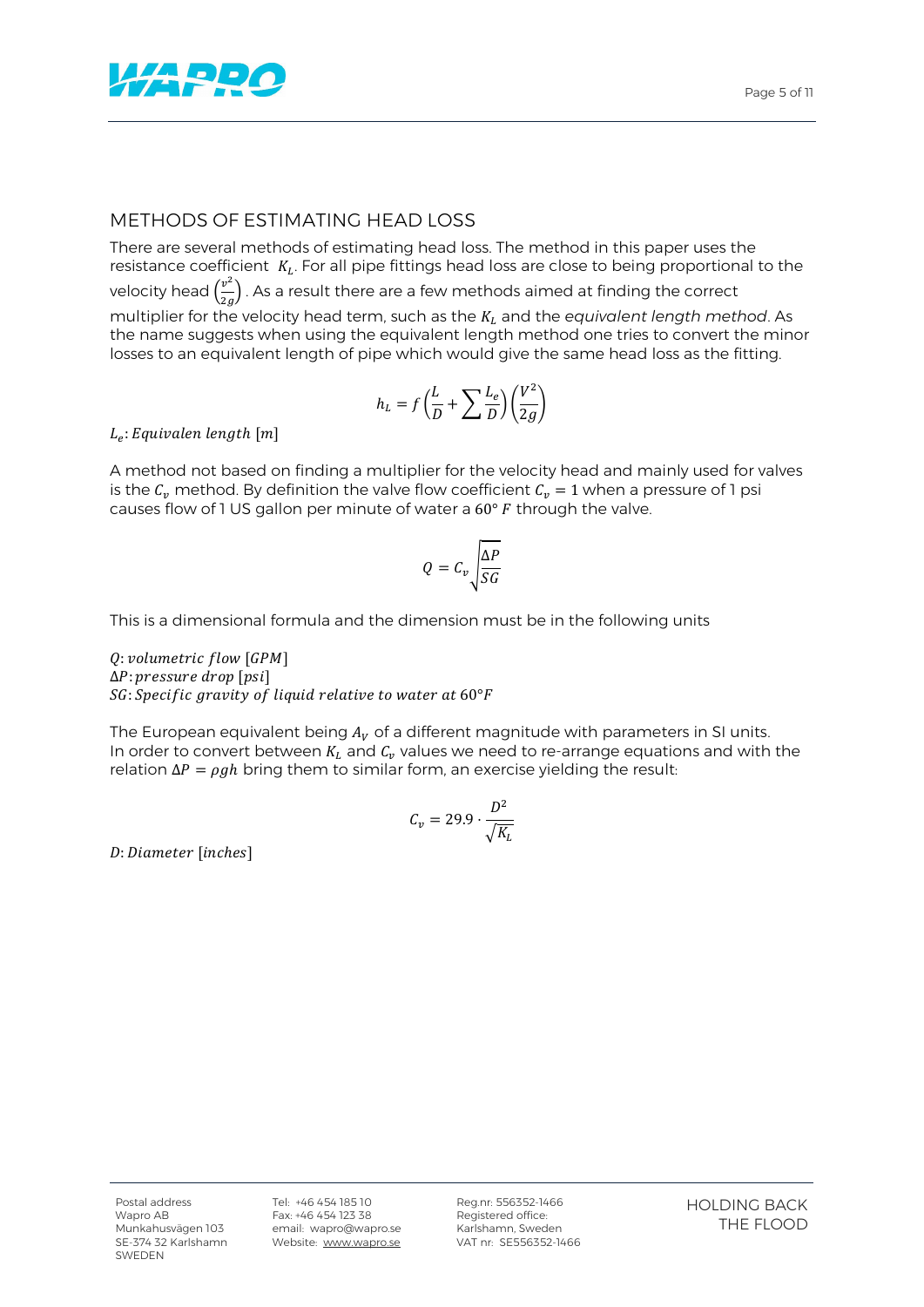

# CASE STUDY OF PIPE SYSTEM WITH AND WITHOUT A WASTOP DN600  $(24'')$ .

A comparison of the total head loss (major + minor) of a system with 100 m (330') concrete pipe discharging into a slow moving lake, with and without a WaStop.



### FIG. 2 PIPE SYSTEM DN600

ASSUMPTIONS:

- Pipe roughness  $k = 2$  ( $\epsilon = \frac{2}{600}$ ), pipe diameter 600mm (24")
- Discharge submerged, all the velocity potential is lost;  $K_L = 1$  (without a Wastop)
- Inlet to the piping system  $K_L = 0.5$
- $-$  K<sub>L</sub> values for the given flow rates for the outlet with a WaStop from a test done at the Utah State University Water Researched Laboratory.
- Incline 4 ‰ (=0.4%)



FIG. 3 TOTAL HEAD LOSS PIPE SYSTEM (FIG. 4) WITH AND WITHOUT WASTOP 590

Postal address Wapro AB Munkahusvägen 103 SE-374 32 Karlshamn SWEDEN

Tel: +46 454 185 10 Fax: +46 454 123 38 email: wapro@wapro.se Website: www.wapro.se

Reg.nr: 556352-1466 Registered office: Karlshamn, Sweden VAT nr: SE556352-1466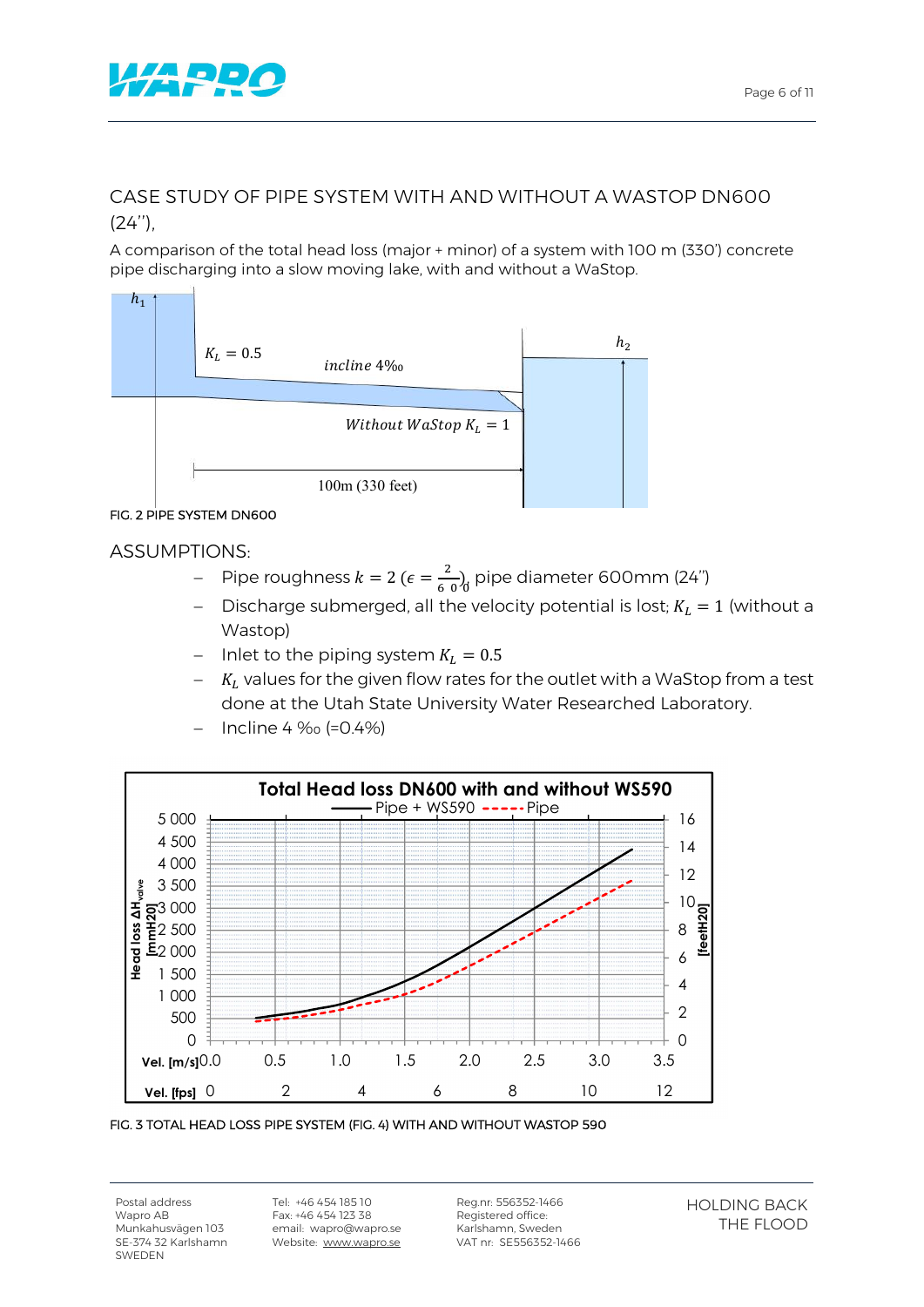

## INTERPRETING HEAD LOSS DATA

Comparing head loss data is difficult since the test procedure is rarely presented and there are multiple ways of altering data. However, the test results shown below were conducted in the same facility with the same reference points etc. are comparable. The test result shows that the WaStop has 65% lower head loss than a competing inline check valve at flow (2m/s). Both valves were tested in the same open air scenario.



FIG. 4 HEAD LOSS COMPARISION BETWEEN A COMPETING INLINE CHECKVALVE AND THE WASTOP (SI-UNITS).

Tel: +46 454 185 10 Fax: +46 454 123 38 email: wapro@wapro.se Website: www.wapro.se

Reg.nr: 556352-1466 Registered office: Karlshamn, Sweden VAT nr: SE556352-1466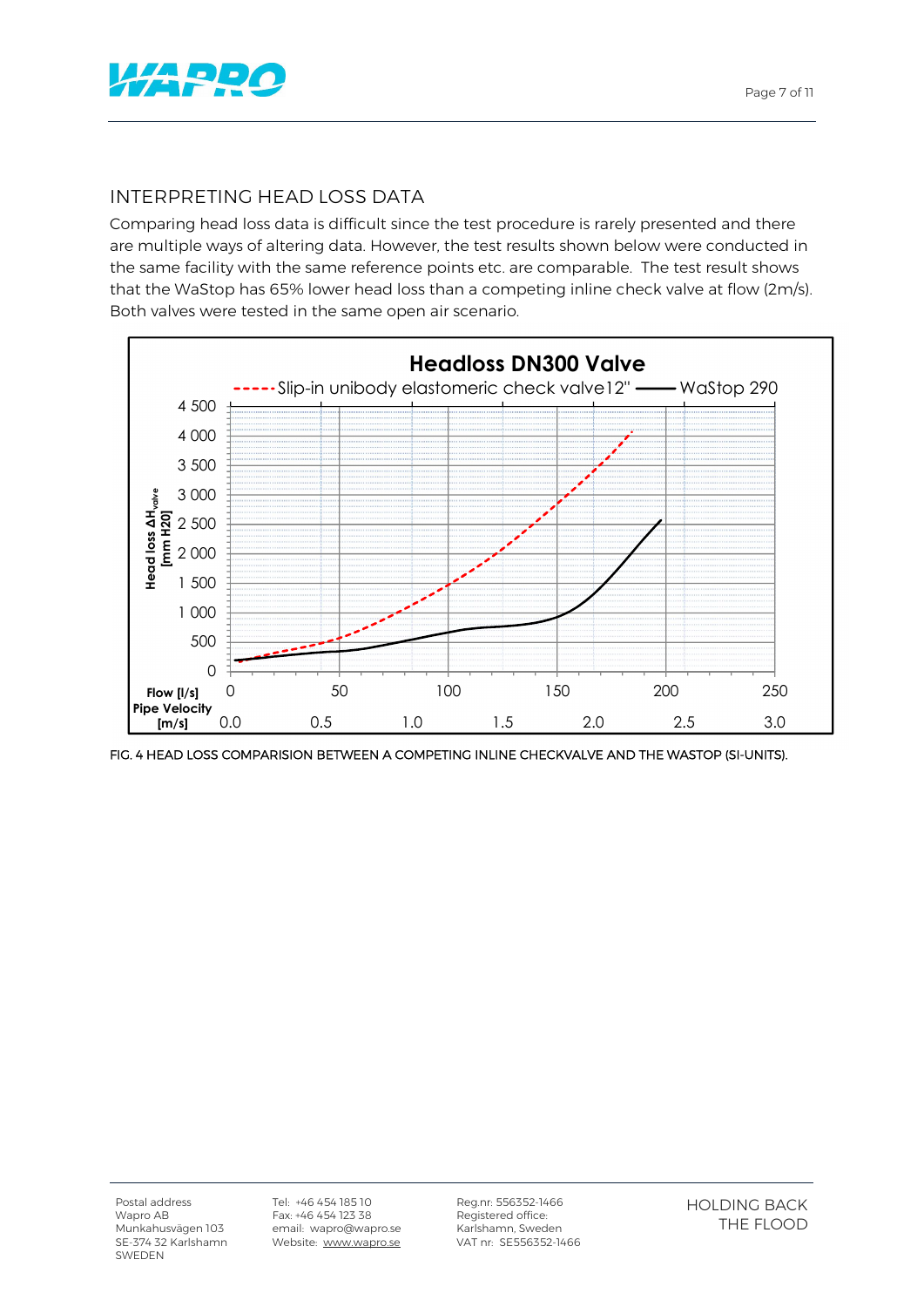





FIG. 5 HEAD LOSS COMPARISION BETWEEN A COMPETING INLINE CHECKVALVE AND THE WASTOP (US-UNITS)

# CONCLUSION

The material choices in the design of a check valve are of high importance. The valve body needs to be rigid allowing a good seal between the membrane and the body, but also thin to not decrease the hydraulic area of the pipe more than necessary. The membrane needs to be elastic to regain its shape after many deformation cycles and still resistant to chemicals and wear and tear. The geometry of the membrane should allow flow with minimum head loss in one direction and be able to withstand high backpressures in the other direction. When comparing head loss data one need to make sure first of all that the data is comparable. That the same or similar test setup and procedure was used and datum points are the same.

Furthermore the head loss data presented in this paper is the total head loss for an outlet including a WaStop. In some situations as an example a submerged discharge, before the addition of a WaStop, the outlet has a loss coefficient equal to one. Hence the additional head loss introduced by the WaStop would be:

#### $K_{L, added} = K_{L, Washington} - 1.$

Same reasoning applies to all inlets/outlets already including some head loss before the addition of a Wastop, warranting some consideration before choosing a product preventing reverse flow.

Tel: +46 454 185 10 Fax: +46 454 123 38 email: wapro@wapro.se Website: www.wapro.se

Reg.nr: 556352-1466 Registered office: Karlshamn, Sweden VAT nr: SE556352-1466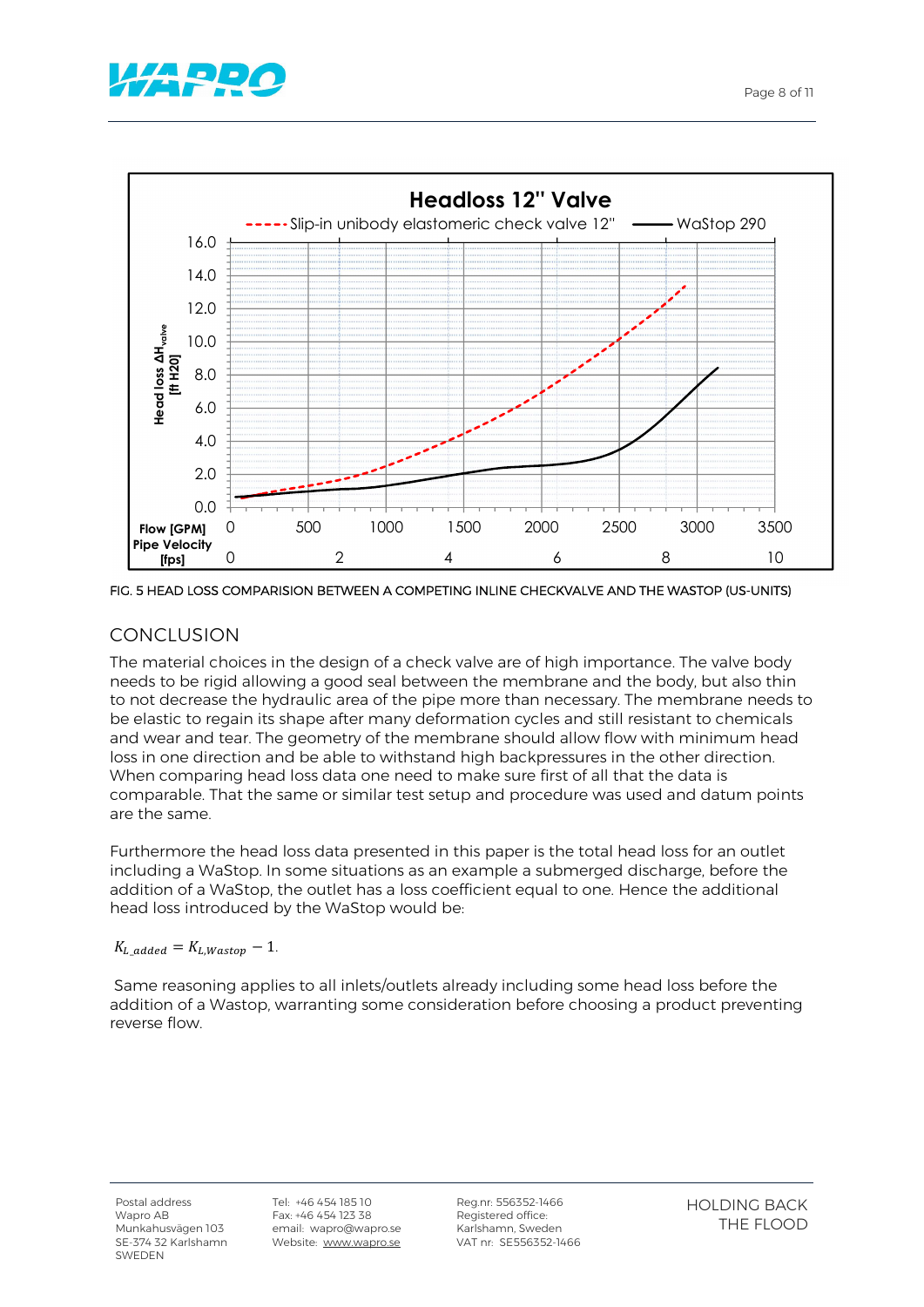



FIG. 6 OPEN AIR HEAD LOSS



Postal address Wapro AB Munkahusvägen 103 SE-374 32 Karlshamn SWEDEN

Tel: +46 454 185 10 Fax: +46 454 123 38 email: wapro@wapro.se Website: www.wapro.se Reg.nr: 556352-1466 Registered office: Karlshamn, Sweden VAT nr: SE556352-1466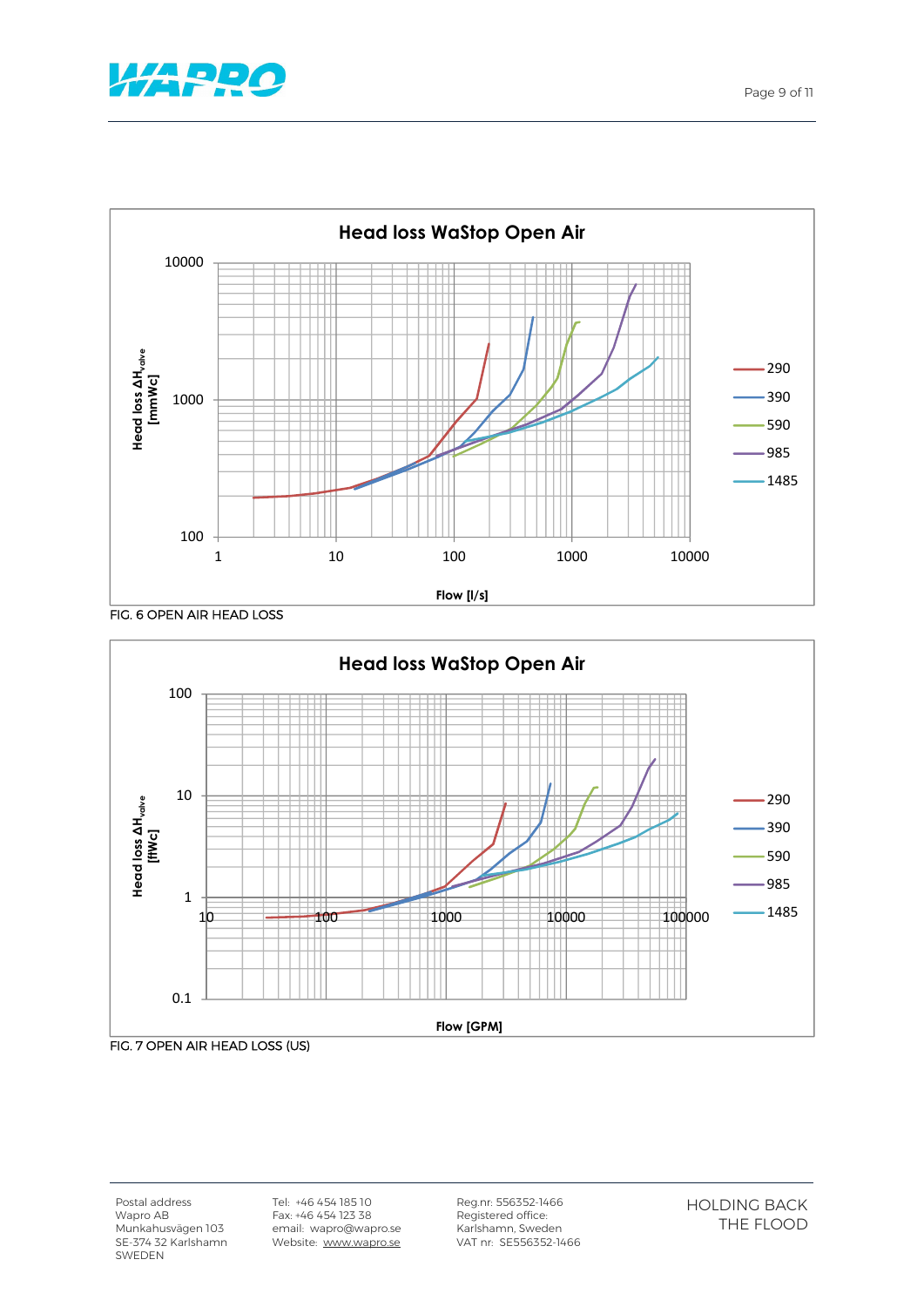









Tel: +46 454 185 10 Fax: +46 454 123 38 email: wapro@wapro.se Website: www.wapro.se